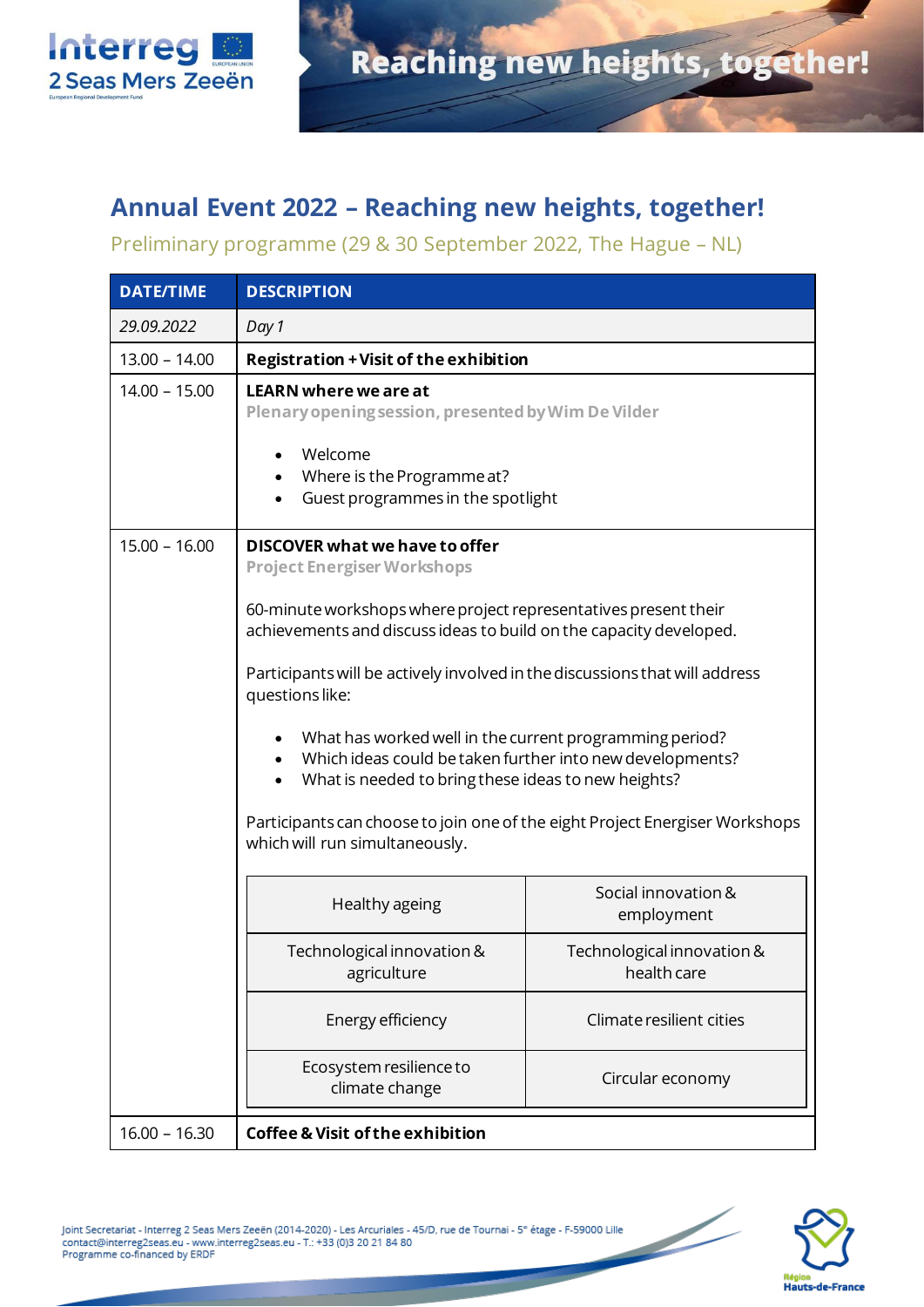

| $16.30 - 17.30$ | APPRECIATE where the funding opportunities are<br>UNDERSTAND what you can build together<br><b>Matchmaking workshops</b><br>60-minute workshops matching Interreg 2 Seas projects' interests with<br>Interreg 2021-2027 thematic priorities.<br>Workshop panels will be composed of Interreg programme representatives<br>from Interreg North-West Europe, North Sea Region, France-Wallonia-<br>Flanders and Flanders-Netherlands.<br>Each workshop will focus on the link between current 2 Seas Specific<br>Objectives and the future cooperation priorities of the four guest<br>programmes. |                                                                                       |  |
|-----------------|--------------------------------------------------------------------------------------------------------------------------------------------------------------------------------------------------------------------------------------------------------------------------------------------------------------------------------------------------------------------------------------------------------------------------------------------------------------------------------------------------------------------------------------------------------------------------------------------------|---------------------------------------------------------------------------------------|--|
|                 |                                                                                                                                                                                                                                                                                                                                                                                                                                                                                                                                                                                                  |                                                                                       |  |
|                 |                                                                                                                                                                                                                                                                                                                                                                                                                                                                                                                                                                                                  |                                                                                       |  |
|                 |                                                                                                                                                                                                                                                                                                                                                                                                                                                                                                                                                                                                  |                                                                                       |  |
|                 |                                                                                                                                                                                                                                                                                                                                                                                                                                                                                                                                                                                                  |                                                                                       |  |
|                 | Participants can choose to join one of the six Matchmaking Workshops which<br>will run simultaneously.                                                                                                                                                                                                                                                                                                                                                                                                                                                                                           |                                                                                       |  |
|                 | Developing and enhancing research<br>and innovation                                                                                                                                                                                                                                                                                                                                                                                                                                                                                                                                              | Promoting energy efficiency and<br>renewable energy                                   |  |
|                 | Promoting climate change<br>adaptation                                                                                                                                                                                                                                                                                                                                                                                                                                                                                                                                                           | Promoting the transition to a<br>circular and resource efficient<br>economy           |  |
|                 | Enhancing the effectiveness of<br>labour markets and access to<br>quality employment                                                                                                                                                                                                                                                                                                                                                                                                                                                                                                             | Ensuring equal access to health<br>care and fostering resilience of<br>health systems |  |
| $17.30 - 19.00$ | DISCUSS how we can reach new heights, together                                                                                                                                                                                                                                                                                                                                                                                                                                                                                                                                                   |                                                                                       |  |
|                 | Networking in the exhibition space + one-to-one appointments                                                                                                                                                                                                                                                                                                                                                                                                                                                                                                                                     |                                                                                       |  |
|                 | The exhibition space will include booths representing projects, 2 Seas<br>territories and guest programmes.                                                                                                                                                                                                                                                                                                                                                                                                                                                                                      |                                                                                       |  |
|                 | Participants will be able to schedule one-to-one appointments via a mobile<br>application.                                                                                                                                                                                                                                                                                                                                                                                                                                                                                                       |                                                                                       |  |
|                 | In addition, spaces are available to work together on:<br>Further sharing of experiences (capitalisation)<br>Further exploration of new funding opportunities<br>New project development                                                                                                                                                                                                                                                                                                                                                                                                         |                                                                                       |  |
| $19.00 - $      | Walking dinner in the exhibition space                                                                                                                                                                                                                                                                                                                                                                                                                                                                                                                                                           |                                                                                       |  |

Joint Secretariat - Interreg 2 Seas Mers Zeeën (2014-2020) - Les Arcuriales - 45/D, rue de Tournai - 5° étage - F-59000 Lille<br>contact@interreg2seas.eu - www.interreg2seas.eu - T.: +33 (0)3 20 21 84 80<br>Programme co-financed



<u>Single Station of the Contract of the Contract of the Contract of the Contract of the Contract of the Contract of the Contract of the Contract of the Contract of the Contract of the Contract of the Contract of the Contrac</u>